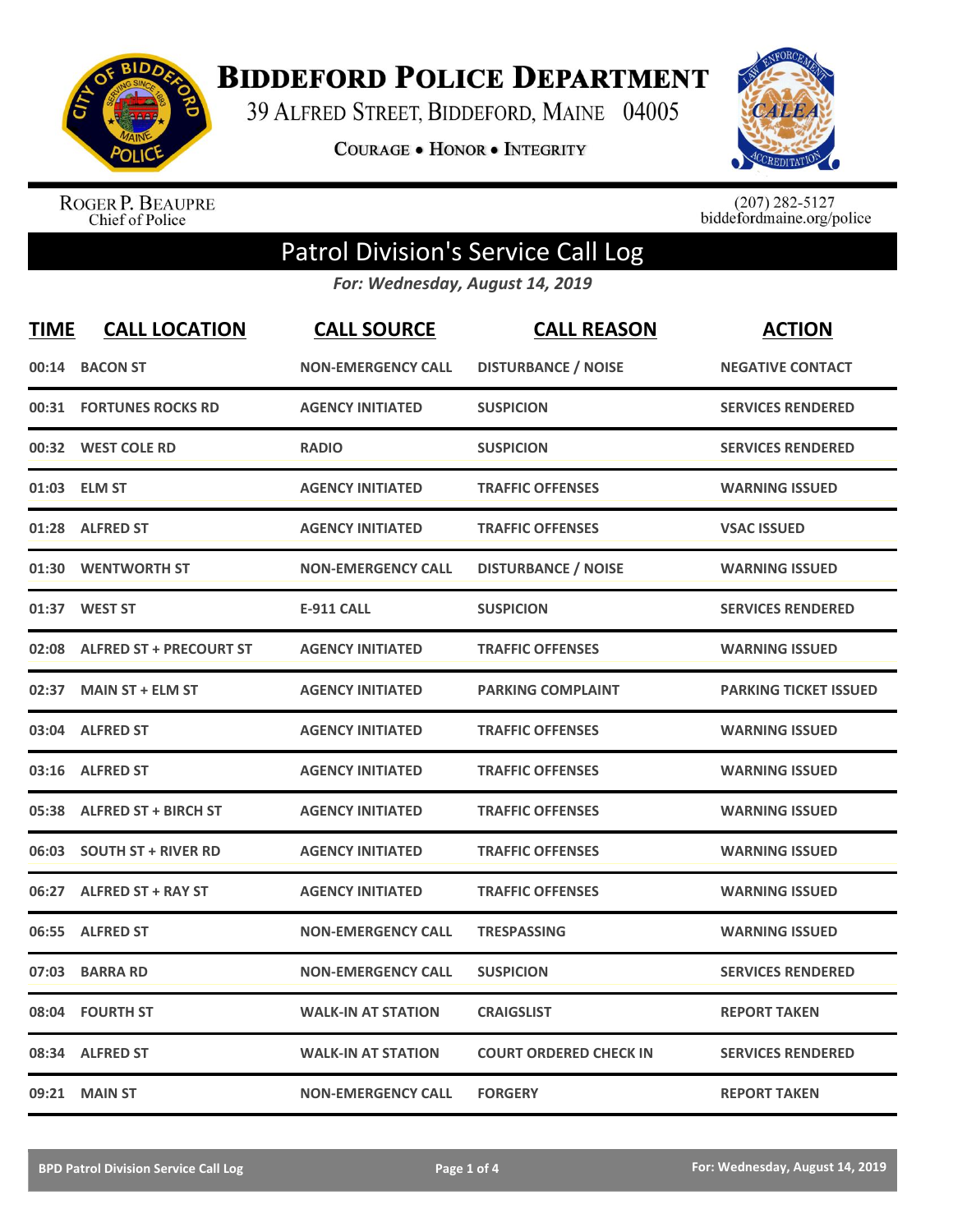| <b>TIME</b> | <b>CALL LOCATION</b>                                 | <b>CALL SOURCE</b>        | <b>CALL REASON</b>                             | <b>ACTION</b>               |
|-------------|------------------------------------------------------|---------------------------|------------------------------------------------|-----------------------------|
|             | 09:28 ANDREWS RD                                     | <b>E-911 CALL</b>         | 911 MISUSE                                     | <b>CALL TRANSFERRED</b>     |
|             | 09:43 BIRCH ST                                       | <b>NON-EMERGENCY CALL</b> | <b>CHECK WELFARE</b>                           | <b>SERVICES RENDERED</b>    |
|             | 09:46 SOUTH ST                                       | <b>NON-EMERGENCY CALL</b> | ATTEMPTED/THREATENED SUICIDE SERVICES RENDERED |                             |
|             | 09:57 ALFRED ST                                      | <b>AGENCY INITIATED</b>   | <b>TRAFFIC OFFENSES</b>                        | <b>VSAC ISSUED</b>          |
|             | 10:15 HILL ST                                        | <b>AGENCY INITIATED</b>   | <b>ANIMAL COMPLAINT</b>                        | <b>NEGATIVE CONTACT</b>     |
|             | 10:25 ELM ST                                         | <b>NON-EMERGENCY CALL</b> | <b>ARTICLES LOST/FOUND</b>                     | <b>REPORT TAKEN</b>         |
|             | 10:31 GRANITE ST                                     | <b>AGENCY INITIATED</b>   | <b>ANIMAL COMPLAINT</b>                        | <b>UNFOUNDED</b>            |
|             | 10:31 MAIN ST                                        | <b>NON-EMERGENCY CALL</b> | <b>THEFT</b>                                   | <b>REPORT TAKEN</b>         |
|             | 10:43 SOUTH ST                                       | <b>RADIO</b>              | <b>SUSPICION</b>                               | <b>SERVICES RENDERED</b>    |
|             | 11:16 YATES ST                                       | <b>AGENCY INITIATED</b>   | <b>ANIMAL COMPLAINT</b>                        | <b>NEGATIVE CONTACT</b>     |
|             | <b>11:26 MAIN ST</b>                                 | <b>E-911 CALL</b>         | 911 MISUSE                                     | <b>NO ACTION REQUIRED</b>   |
|             | 11:41 SULLIVAN ST                                    | <b>NON-EMERGENCY CALL</b> | <b>JUVENILE OFFENSES</b>                       | <b>SERVICES RENDERED</b>    |
| 11:47       | <b>MARBLEHEAD LN</b>                                 | <b>AGENCY INITIATED</b>   | <b>ANIMAL COMPLAINT</b>                        | <b>WARNING ISSUED</b>       |
| 12:20       | <b>ALFRED ST</b>                                     | <b>AGENCY INITIATED</b>   | <b>TRAFFIC OFFENSES</b>                        | <b>WARNING ISSUED</b>       |
| 12:32       | <b>KING ST</b>                                       | <b>NON-EMERGENCY CALL</b> | <b>DISTURBANCE / NOISE</b>                     | <b>REPORT TAKEN</b>         |
|             | 13:09 DARTMOUTH ST                                   | <b>AGENCY INITIATED</b>   | <b>DRUG TAKE BACK</b>                          | <b>SERVICES RENDERED</b>    |
|             | 13:14 BEACH ROSE WAY + MILE STRET NON-EMERGENCY CALL |                           | <b>ANIMAL COMPLAINT</b>                        | <b>SERVICES RENDERED</b>    |
|             | 13:44 ALFRED ST                                      | <b>AGENCY INITIATED</b>   | <b>TRAFFIC OFFENSES</b>                        | <b>VSAC ISSUED</b>          |
|             | 13:48 CHADWICK PL                                    | <b>NON-EMERGENCY CALL</b> | <b>ANIMAL COMPLAINT</b>                        | <b>SERVICES RENDERED</b>    |
|             | 13:54 CLEAVES ST                                     | <b>NON-EMERGENCY CALL</b> | <b>HARASSMENT</b>                              | <b>PAPERWORK SERVED</b>     |
|             | 13:59 ALFRED ST                                      | <b>NON-EMERGENCY CALL</b> | <b>CHECK WELFARE</b>                           | <b>NEGATIVE CONTACT</b>     |
|             | 14:02 POOL ST                                        | <b>AGENCY INITIATED</b>   | <b>TRAFFIC OFFENSES</b>                        | <b>WARNING ISSUED</b>       |
|             | 14:08 BIRCH ST                                       | <b>AGENCY INITIATED</b>   | <b>ANIMAL COMPLAINT</b>                        | <b>SERVICES RENDERED</b>    |
|             | 14:14 POOL ST                                        | <b>AGENCY INITIATED</b>   | <b>TRAFFIC OFFENSES</b>                        | <b>VSAC ISSUED</b>          |
|             | 15:09 VILLAGE LN                                     | <b>AGENCY INITIATED</b>   | <b>PAPERWORK</b>                               | <b>PAPERWORK NOT SERVED</b> |
|             | 15:26 QUIMBY ST                                      | <b>AGENCY INITIATED</b>   | <b>PAPERWORK</b>                               | <b>PAPERWORK NOT SERVED</b> |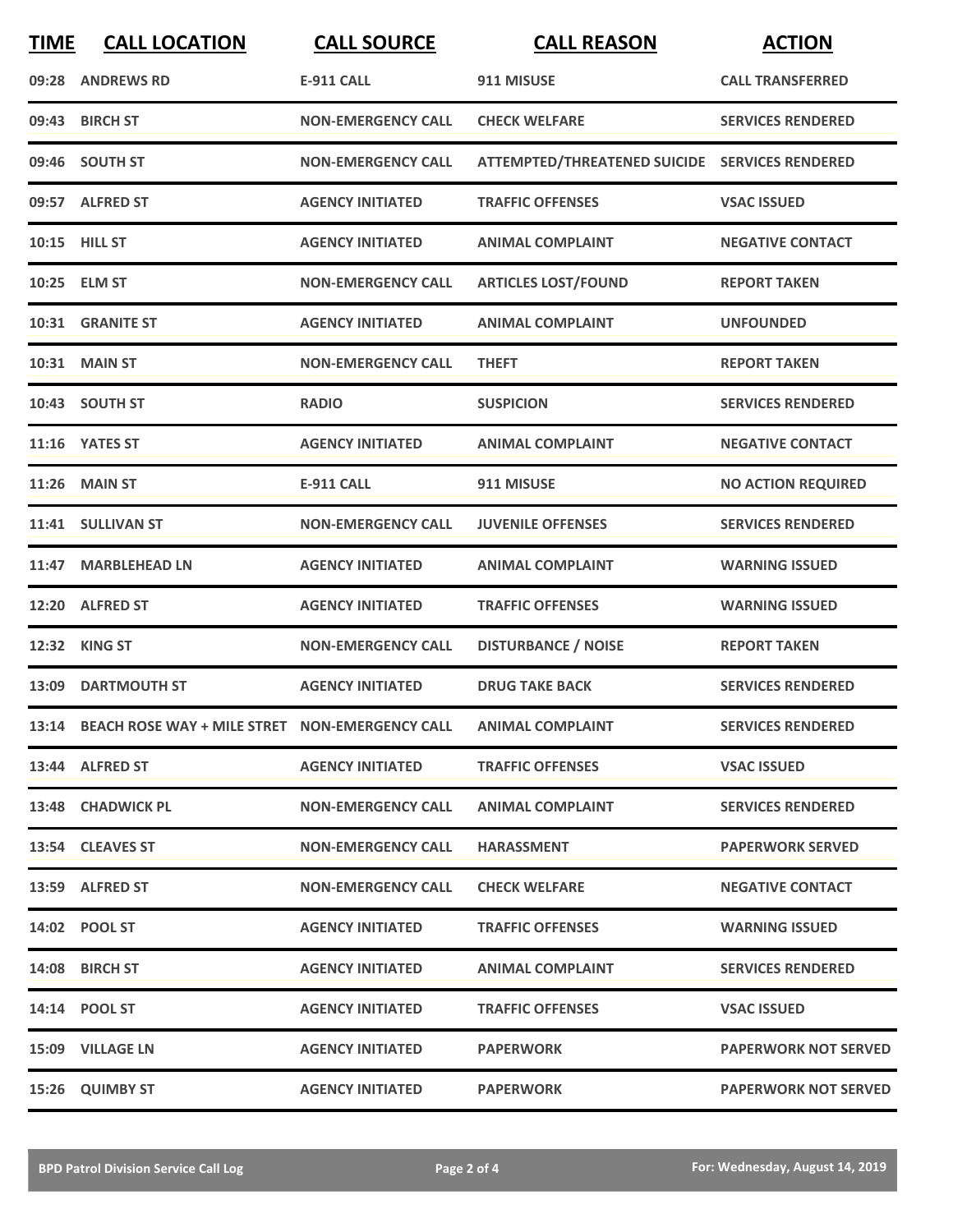| <b>TIME</b> | <b>CALL LOCATION</b>                             | <b>CALL SOURCE</b>                    | <b>CALL REASON</b>                                               | <b>ACTION</b>                |
|-------------|--------------------------------------------------|---------------------------------------|------------------------------------------------------------------|------------------------------|
|             | 15:32 GRAHAM ST                                  | <b>AGENCY INITIATED</b>               | <b>PAPERWORK</b>                                                 | <b>PAPERWORK NOT SERVED</b>  |
|             | 15:33 MAIN ST                                    | <b>NON-EMERGENCY CALL</b>             | <b>CRIMINAL MISCHIEF</b>                                         | <b>REPORT TAKEN</b>          |
|             | 15:50 ELM ST + GRAYSON ST                        | <b>AGENCY INITIATED</b>               | <b>TRAFFIC OFFENSES</b>                                          | <b>VSAC ISSUED</b>           |
|             | 16:06 PIKE ST                                    | <b>NON-EMERGENCY CALL</b>             | <b>ALL OTHER</b>                                                 | <b>SERVICES RENDERED</b>     |
|             | 16:07 ELM ST + GRAYSON ST                        | <b>AGENCY INITIATED</b>               | <b>TRAFFIC OFFENSES</b>                                          | <b>VSAC ISSUED</b>           |
|             | 16:28 ELM ST                                     | <b>AGENCY INITIATED</b>               | <b>TRAFFIC OFFENSES</b>                                          | <b>WARNING ISSUED</b>        |
|             | 16:50 TIGER WAY                                  | <b>AGENCY INITIATED</b>               | <b>TRAFFIC OFFENSES</b>                                          | <b>VSAC ISSUED</b>           |
|             | 16:57 ALFRED ST                                  | <b>AGENCY INITIATED</b>               | <b>TRAFFIC OFFENSES</b>                                          | <b>VSAC ISSUED</b>           |
| 17:00       | <b>WEST ST</b>                                   | <b>NON-EMERGENCY CALL</b>             | <b>MESSAGE DELIVERY</b>                                          | <b>NEGATIVE CONTACT</b>      |
|             | 17:23 MARINER WAY                                | <b>AGENCY INITIATED</b>               | <b>TRAFFIC OFFENSES</b>                                          | <b>VSAC ISSUED</b>           |
|             | 17:24 ALFRED ST                                  | <b>NON-EMERGENCY CALL DRUNKENNESS</b> |                                                                  | <b>CITATION ISSUED</b>       |
|             | <b>CHARGE: DRINKING IN PUBLIC</b>                |                                       | OFFENDER: PAULINE ANN CHASE  AGE: 45  RESIDENT OF: LIMINGTON, ME |                              |
|             | 17:33 ELM ST                                     | <b>E-911 CALL</b>                     | <b>CHECK WELFARE</b>                                             | <b>TRANSPORT TO HOSPITAL</b> |
| 17:44       | <b>ALFRED ST</b>                                 | <b>NON-EMERGENCY CALL</b>             | <b>DISTURBANCE / NOISE</b>                                       | <b>FIELD INTERVIEW</b>       |
|             | 17:56 WASHINGTON ST                              | <b>NON-EMERGENCY CALL</b>             | <b>DRINKING IN PUBLIC</b>                                        | <b>SERVICES RENDERED</b>     |
|             | 18:08 ELM ST                                     | <b>E-911 CALL</b>                     | <b>ANIMAL COMPLAINT</b>                                          | <b>SERVICES RENDERED</b>     |
|             | 18:19 MT VERNON ST                               | <b>E-911 CALL</b>                     | <b>DRUNKENNESS</b>                                               | WARNING ISSUED               |
|             | 18:31 MAIN ST                                    | <b>NON-EMERGENCY CALL</b>             | <b>JUVENILE OFFENSES</b>                                         | <b>NEGATIVE CONTACT</b>      |
|             | 18:33 ELM ST                                     | <b>NON-EMERGENCY CALL</b>             | <b>CHECK WELFARE</b>                                             | <b>GONE ON ARRIVAL</b>       |
|             | 19:08 SUMMER ST                                  | <b>NON-EMERGENCY CALL</b>             | <b>ANIMAL COMPLAINT</b>                                          | <b>NEGATIVE CONTACT</b>      |
|             | 19:37 ALFRED ST                                  | <b>AGENCY INITIATED</b>               | <b>TRAFFIC OFFENSES</b>                                          | <b>WARNING ISSUED</b>        |
|             | 19:47 BAYBERRY RD                                | <b>NON-EMERGENCY CALL</b>             | <b>FIREWORKS COMPLAINT</b>                                       | <b>SERVICES RENDERED</b>     |
|             | 19:50 ALFRED ST + ROBERTS ST                     | <b>AGENCY INITIATED</b>               | <b>TRAFFIC OFFENSES</b>                                          | <b>WARNING ISSUED</b>        |
|             | 20:04 ALFRED ST                                  | <b>NON-EMERGENCY CALL</b>             | <b>COURT ORDERED CHECK IN</b>                                    | <b>SERVICES RENDERED</b>     |
|             | 20:36 PRECOURT ST + MOUNTAIN RD AGENCY INITIATED |                                       | <b>TRAFFIC OFFENSES</b>                                          | <b>WARNING ISSUED</b>        |
|             | 20:47 ELM ST                                     | <b>AGENCY INITIATED</b>               | <b>TRAFFIC OFFENSES</b>                                          | <b>WARNING ISSUED</b>        |